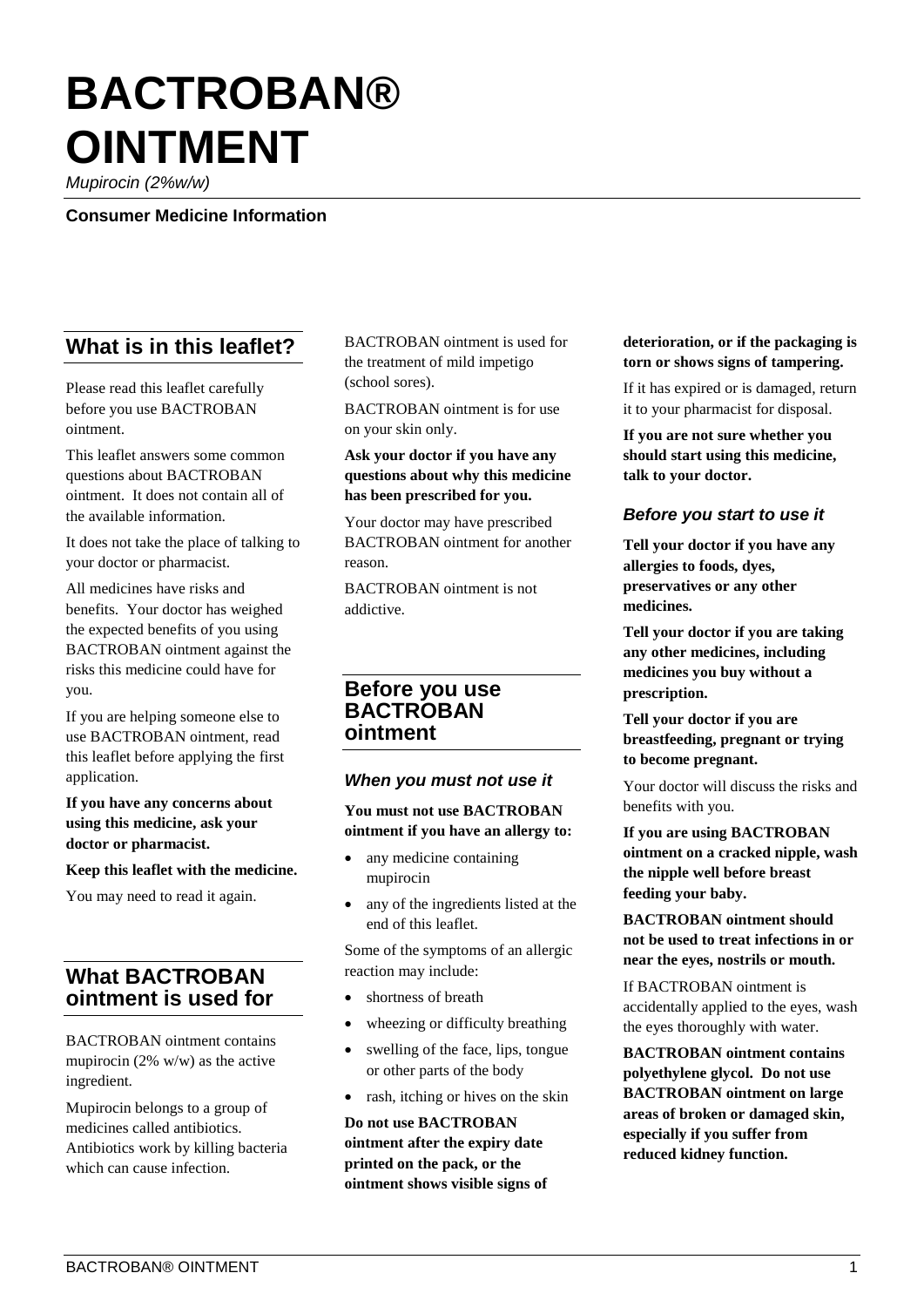**BACTROBAN ointment should not be used to treat areas of skin near tubes inserted into your body for the delivery or removal of fluid (cannulae). BACTROBAN ointment should not be used in combination with cannulae.**

**If you develop an allergic reaction (such as a rash, local pain or swelling), wipe off the ointment, stop using BACTROBAN ointment and tell your doctor.**

**Medicines like BACTROBAN ointment can cause inflammation of the colon (large intestine), causing diarrhoea, usually with blood and mucus, stomach pain, fever (pseudomembranous colitis). Tell your doctor as soon as possible if you get any of these symptoms.**

**If you have not told your doctor about any of the above, tell him/her before you start using BACTROBAN ointment.** 

#### *Taking other medicines*

**Do not mix BACTROBAN ointment with any other preparation. They may prevent BACTROBAN ointment from working.**

# **How to use BACTROBAN ointment**

#### **Follow all directions given to you by your doctor or pharmacist carefully.**

They may differ from the information contained in this leaflet.

If you have any questions about BACTROBAN ointment and how to use it, please ask your doctor or pharmacist for help.

# *How much to use*

Use BACTROBAN ointment as directed by your doctor or pharmacist.

The usual recommendation is for a small amount to be applied to the affected area three times a daily.

## *How to use it*

#### **Always wash your hands before and after applying BACTROBAN ointment.**

With a piece of clean cotton wool or a gauze swab, apply a small quantity of BACTROBAN ointment to cover the affected area.

After applying the ointment, you may cover the treated area with a sterile bandage or gauze dressing, unless your doctor has told you to leave it uncovered.

## *How long to use it*

Use BACTROBAN ointment for as long as your doctor or pharmacist tells you to. BACTROBAN ointment is usually applied for up to 10 days.

It is important that you take the full course of BACTROBAN ointment. Do not stop early as your symptoms may disappear before the infection is fully cleared.

# *If you forget to use it*

If you forget an application, apply some BACTROBAN ointment as soon as you can, then continue as before.

# *Use in children*

**The use of BACTROBAN ointment in children under two years of age is not recommended.**

# *If you use too much*

**Immediately telephone your doctor or Poisons Information Centre (telephone 131126) for advice, if you think you or anyone else may have swallowed a large quantity of BACTROBAN ointment, even if there are no signs of discomfort or poisoning.** 

You may need urgent medical attention.

**If you are not sure what to do, contact your doctor, pharmacist or nearest hospital.**

# **While you are using BACTROBAN ointment**

## *Things you must do*

**If you are about to be started on any new medicine, remind your doctor and pharmacist that you are taking BACTROBAN ointment.** 

**Tell any other doctors, dentists, and pharmacists who treat you that you are taking this medicine.**

**If you become pregnant while using this medicine, tell your doctor immediately.**

**Tell your doctor if, for any reason, you have not used your medicine exactly as directed.**

Otherwise, your doctor may think that it was not working as it should and change your treatment unnecessarily.

# *Things you must not do*

**Do not give this medicine to anyone else, even if their symptoms seem similar to yours.**

**Do not use BACTROBAN ointment to treat any other complaints unless your doctor says to.**

**Do not stop using BACTROBAN ointment, or change the dose without first checking with your doctor.**

# **Side effects**

**Tell your doctor or pharmacist as soon as possible if you do not feel well while you are using BACTROBAN ointment.**